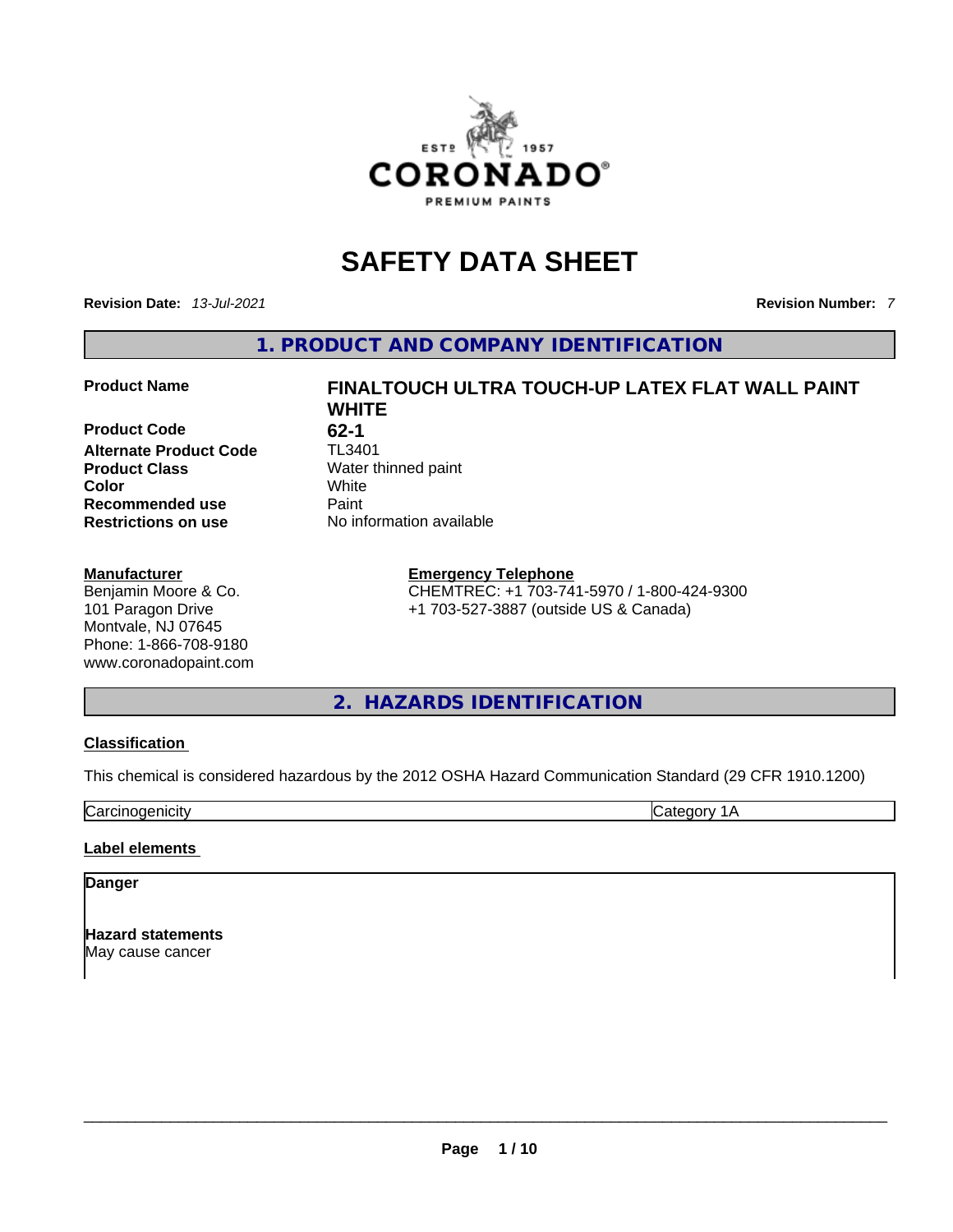

**Appearance** liquid **Odor 11** and **Odor 11** and **Odor 11** and **Odor 11** and **Odor 11** and **Odor** 11 and **Odor** 11 and **Odor** 11 and **Odor** 11 and **Odor** 11 and **Odor** 11 and **Odor** 11 and **Odor** 11 and **Odor** 11 and **Odor** 

#### **Precautionary Statements - Prevention**

Obtain special instructions before use Do not handle until all safety precautions have been read and understood Use personal protective equipment as required

#### **Precautionary Statements - Response**

IF exposed or concerned: Get medical advice/attention

#### **Precautionary Statements - Storage**

Store locked up

#### **Precautionary Statements - Disposal**

Dispose of contents/container to an approved waste disposal plant

#### **Hazards not otherwise classified (HNOC)**

Not applicable

#### **Other information**

No information available

 **WARNING:** This product contains isothiazolinone compounds at levels of <0.1%. These substances are biocides commonly found in most paints and a variety of personal care products as a preservative. Certain individuals may be sensitive or allergic to these substances, even at low levels.

#### **3. COMPOSITION INFORMATION ON COMPONENTS**

| <b>Chemical name</b> | <b>CAS No.</b> | Weight-%    |
|----------------------|----------------|-------------|
| Limestone            | 1317-65-3      | $20 - 25$   |
| Kaolin, calcined     | 92704-41-1     | $5 - 10$    |
| Titanium dioxide     | 13463-67-7     | $5 - 10$    |
| Silica, crystalline  | 14808-60-7     | $0.1 - 0.5$ |

### **4. FIRST AID MEASURES**

**General Advice** No hazards which require special first aid measures. **Eye Contact** Rinse thoroughly with plenty of water for at least 15 minutes and consult a physician. **Skin Contact Wash off immediately with soap and plenty of water while removing all**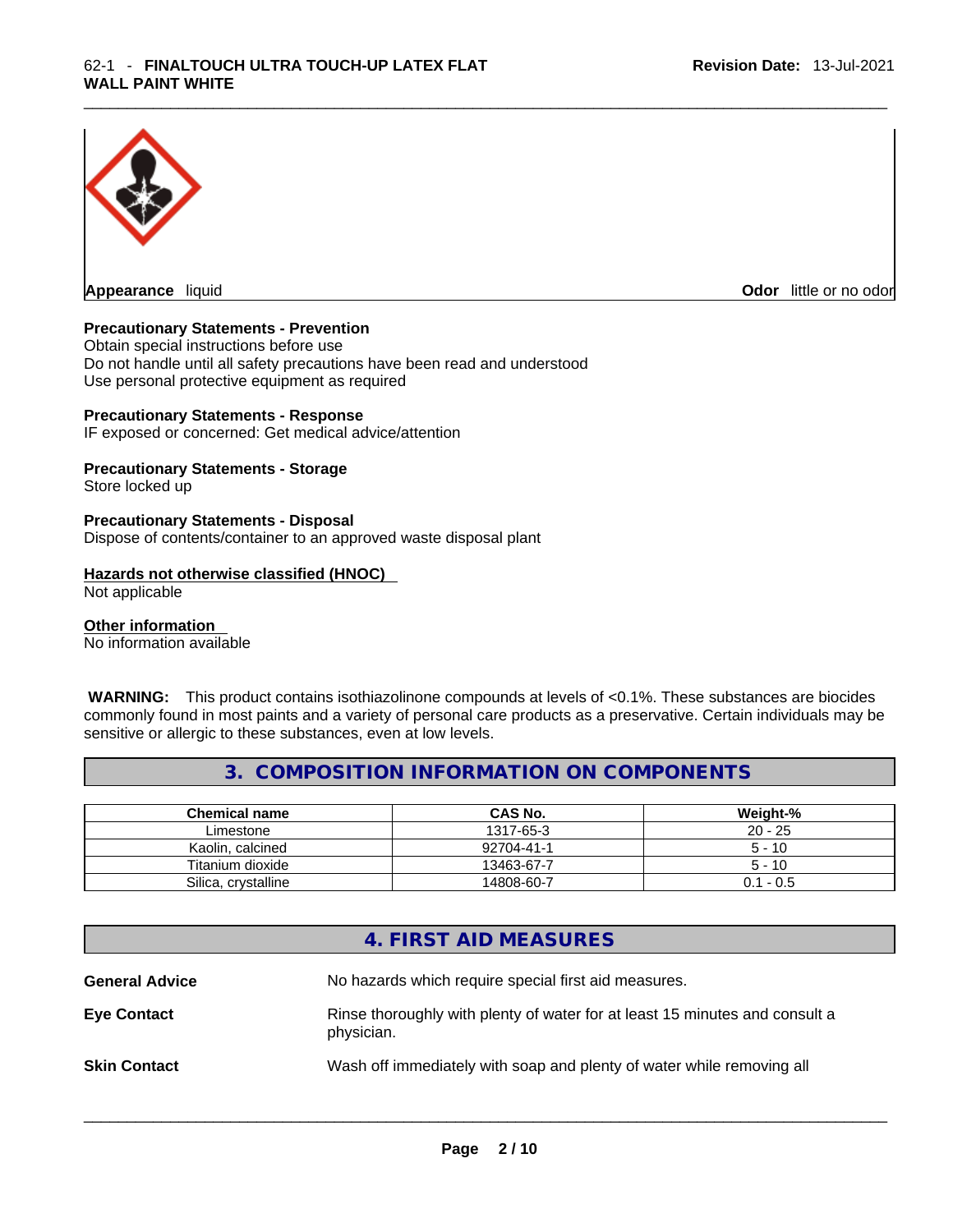|                                                                                  | contaminated clothes and shoes. |                                                                                                                                              |  |  |
|----------------------------------------------------------------------------------|---------------------------------|----------------------------------------------------------------------------------------------------------------------------------------------|--|--|
| <b>Inhalation</b>                                                                |                                 | Move to fresh air. If symptoms persist, call a physician.                                                                                    |  |  |
| Ingestion<br>if necessary.                                                       |                                 | Clean mouth with water and afterwards drink plenty of water. Consult a physician                                                             |  |  |
| <b>Most Important</b><br><b>Symptoms/Effects</b>                                 | None known.                     |                                                                                                                                              |  |  |
| <b>Notes To Physician</b>                                                        |                                 | Treat symptomatically.                                                                                                                       |  |  |
|                                                                                  |                                 | 5. FIRE-FIGHTING MEASURES                                                                                                                    |  |  |
| <b>Suitable Extinguishing Media</b>                                              |                                 | Use extinguishing measures that are appropriate to local<br>circumstances and the surrounding environment.                                   |  |  |
| Protective equipment and precautions for firefighters                            |                                 | As in any fire, wear self-contained breathing apparatus<br>pressure-demand, MSHA/NIOSH (approved or equivalent)<br>and full protective gear. |  |  |
| <b>Specific Hazards Arising From The Chemical</b>                                |                                 | Closed containers may rupture if exposed to fire or<br>extreme heat.                                                                         |  |  |
| Sensitivity to mechanical impact                                                 |                                 | No                                                                                                                                           |  |  |
| Sensitivity to static discharge                                                  |                                 | No                                                                                                                                           |  |  |
| <b>Flash Point Data</b><br>Flash point (°F)<br>Flash Point (°C)<br><b>Method</b> |                                 | Not applicable<br>Not applicable<br>Not applicable                                                                                           |  |  |
| <b>Flammability Limits In Air</b>                                                |                                 |                                                                                                                                              |  |  |
| Lower flammability limit:<br><b>Upper flammability limit:</b>                    |                                 | Not applicable<br>Not applicable                                                                                                             |  |  |
| NFPA<br>Health: 1                                                                | Flammability: 0                 | Instability: 0<br>Special: Not Applicable                                                                                                    |  |  |
| <b>NFPA Legend</b><br>0 - Not Hazardous                                          |                                 |                                                                                                                                              |  |  |

- 1 Slightly
- 2 Moderate
- 3 High
- 4 Severe

*The ratings assigned are only suggested ratings, the contractor/employer has ultimate responsibilities for NFPA ratings where this system is used.* 

*Additional information regarding the NFPA rating system is available from the National Fire Protection Agency (NFPA) at www.nfpa.org.* 

# **6. ACCIDENTAL RELEASE MEASURES**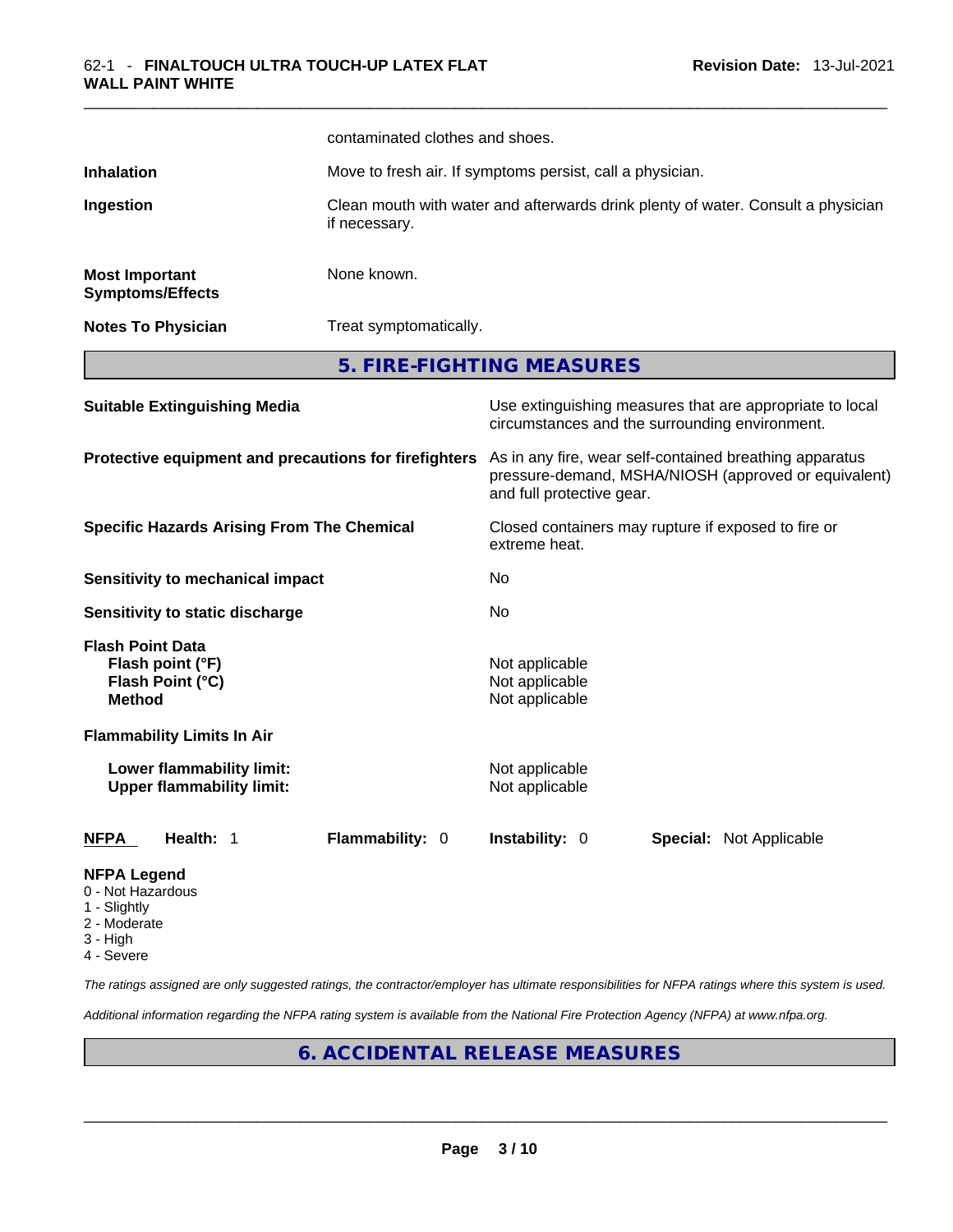| <b>Personal Precautions</b>      | Avoid contact with skin, eyes and clothing. Ensure adequate ventilation.                                                                                                         |
|----------------------------------|----------------------------------------------------------------------------------------------------------------------------------------------------------------------------------|
| <b>Other Information</b>         | Prevent further leakage or spillage if safe to do so.                                                                                                                            |
| <b>Environmental precautions</b> | See Section 12 for additional Ecological Information.                                                                                                                            |
| <b>Methods for Cleaning Up</b>   | Soak up with inert absorbent material. Sweep up and shovel into suitable<br>containers for disposal.                                                                             |
|                                  | 7. HANDLING AND STORAGE                                                                                                                                                          |
| <b>Handling</b>                  | Avoid contact with skin, eyes and clothing. Avoid breathing vapors, spray mists or<br>sanding dust. In case of insufficient ventilation, wear suitable respiratory<br>equipment. |
| <b>Storage</b>                   | Keep container tightly closed. Keep out of the reach of children.                                                                                                                |
| <b>Incompatible Materials</b>    | No information available                                                                                                                                                         |

# **8. EXPOSURE CONTROLS/PERSONAL PROTECTION**

#### **Exposure Limits**

| Chemical name       | <b>ACGIH TLV</b>                                                | <b>OSHA PEL</b>                                                                                  |
|---------------------|-----------------------------------------------------------------|--------------------------------------------------------------------------------------------------|
| Limestone           | N/E                                                             | 15 mg/m $3$ - TWA                                                                                |
|                     |                                                                 | $5 \text{ mg/m}^3$ - TWA                                                                         |
| Titanium dioxide    | TWA: $10 \text{ mg/m}^3$                                        | 15 mg/m $3$ - TWA                                                                                |
| Silica, crystalline | TWA: $0.025$ mg/m <sup>3</sup> respirable<br>particulate matter | 50 $\mu$ g/m <sup>3</sup> - TWA Respirable crystalline<br>silica 50 $\mu$ g/m <sup>3</sup> - TWA |
|                     |                                                                 |                                                                                                  |

#### **Legend**

ACGIH - American Conference of Governmental Industrial Hygienists Exposure Limits OSHA - Occupational Safety & Health Administration Exposure Limits N/E - Not Established

| <b>Engineering Measures</b>          | Ensure adequate ventilation, especially in confined areas.                                                                          |
|--------------------------------------|-------------------------------------------------------------------------------------------------------------------------------------|
| <b>Personal Protective Equipment</b> |                                                                                                                                     |
| <b>Eye/Face Protection</b>           | Safety glasses with side-shields.                                                                                                   |
| <b>Skin Protection</b>               | Protective gloves and impervious clothing.                                                                                          |
| <b>Respiratory Protection</b>        | In case of insufficient ventilation wear suitable respiratory equipment.                                                            |
| <b>Hygiene Measures</b>              | Avoid contact with skin, eyes and clothing. Remove and wash contaminated<br>clothing before re-use. Wash thoroughly after handling. |

# **9. PHYSICAL AND CHEMICAL PROPERTIES**

**Appearance liquid Odor**<br> **Odor Threshold**<br> **Odor Threshold**<br> **CODOR**<br> **CODOR**<br> **CODOR**<br> **CODOR**<br> **CODOR**<br> **CODOR**<br> **CODOR**<br> **CODOR**<br> **CODOR** 

**No information available Density (lbs/gal)** 11.3 - 11.8 \_\_\_\_\_\_\_\_\_\_\_\_\_\_\_\_\_\_\_\_\_\_\_\_\_\_\_\_\_\_\_\_\_\_\_\_\_\_\_\_\_\_\_\_\_\_\_\_\_\_\_\_\_\_\_\_\_\_\_\_\_\_\_\_\_\_\_\_\_\_\_\_\_\_\_\_\_\_\_\_\_\_\_\_\_\_\_\_\_\_\_\_\_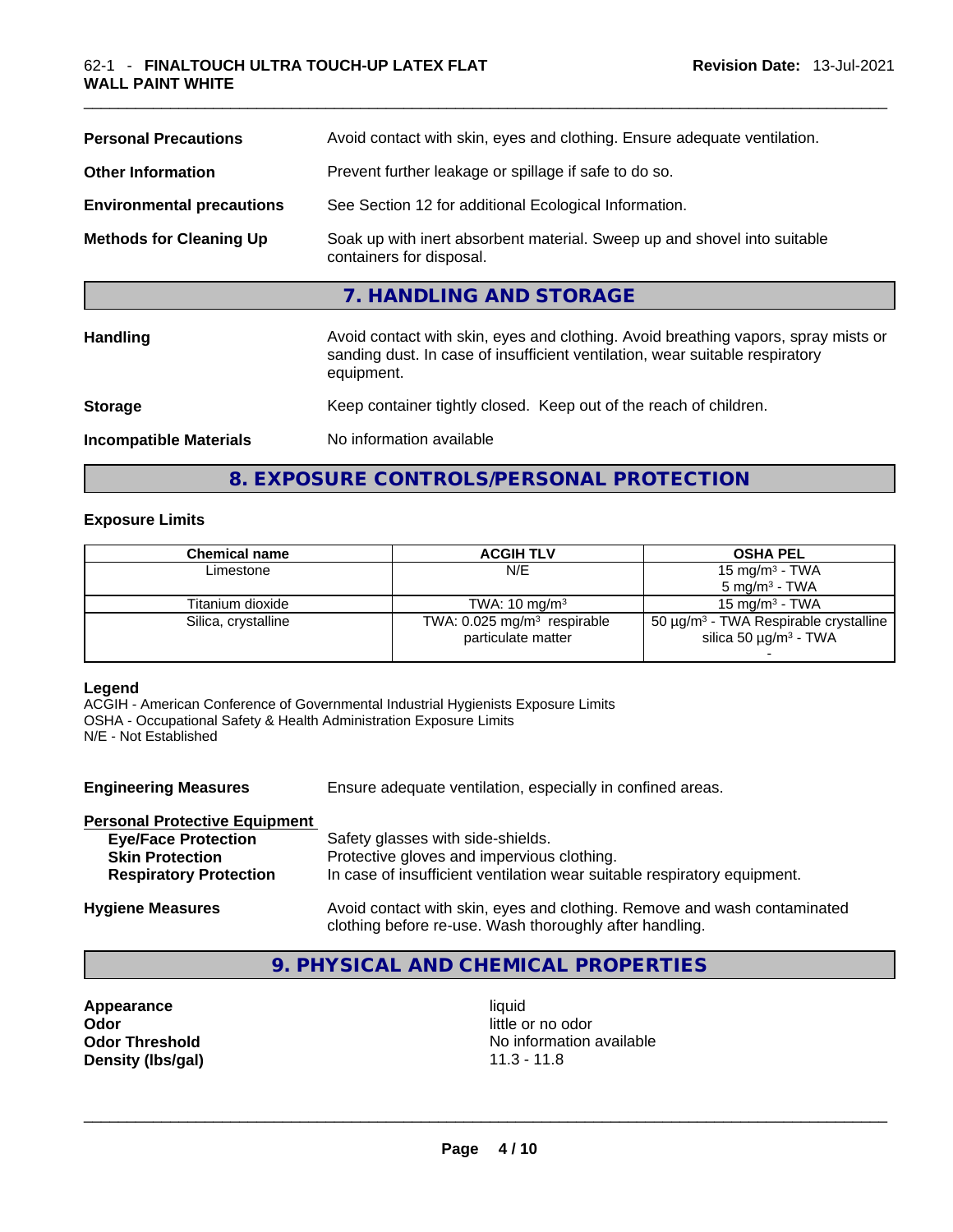| <b>Specific Gravity</b>              | $1.35 - 1.41$            |
|--------------------------------------|--------------------------|
| рH                                   | No information available |
| <b>Viscosity (cps)</b>               | No information available |
| Solubility(ies)                      | No information available |
| <b>Water solubility</b>              | No information available |
| <b>Evaporation Rate</b>              | No information available |
| Vapor pressure                       | No information available |
| Vapor density                        | No information available |
| Wt. % Solids                         | $50 - 60$                |
| Vol. % Solids                        | $30 - 40$                |
| Wt. % Volatiles                      | $40 - 50$                |
| Vol. % Volatiles                     | $60 - 70$                |
| <b>VOC Regulatory Limit (g/L)</b>    | < 50                     |
| <b>Boiling Point (°F)</b>            | 212                      |
| <b>Boiling Point (°C)</b>            | 100                      |
| Freezing point (°F)                  | 32                       |
| <b>Freezing Point (°C)</b>           | 0                        |
| Flash point (°F)                     | Not applicable           |
| Flash Point (°C)                     | Not applicable           |
| <b>Method</b>                        | Not applicable           |
| Flammability (solid, gas)            | Not applicable           |
| <b>Upper flammability limit:</b>     | Not applicable           |
| Lower flammability limit:            | Not applicable           |
| <b>Autoignition Temperature (°F)</b> | No information available |
| <b>Autoignition Temperature (°C)</b> | No information available |
| Decomposition Temperature (°F)       | No information available |
| Decomposition Temperature (°C)       | No information available |
| <b>Partition coefficient</b>         | No information available |

# **10. STABILITY AND REACTIVITY**

| <b>Reactivity</b> |  |
|-------------------|--|
|                   |  |

**Hazardous Decomposition Products** None under normal use.

**Not Applicable** 

**Chemical Stability Chemical Stability** Stable under normal conditions.

**Conditions to avoid Conditions to avoid Prevent from freezing.** 

**Incompatible Materials Materials Materials No materials to be especially mentioned.** 

**Possibility of hazardous reactions** None under normal conditions of use.

**11. TOXICOLOGICAL INFORMATION** 

**Product Information**

**Information on likely routes of exposure**

**Principal Routes of Exposure** Eye contact, skin contact and inhalation.

**Acute Toxicity**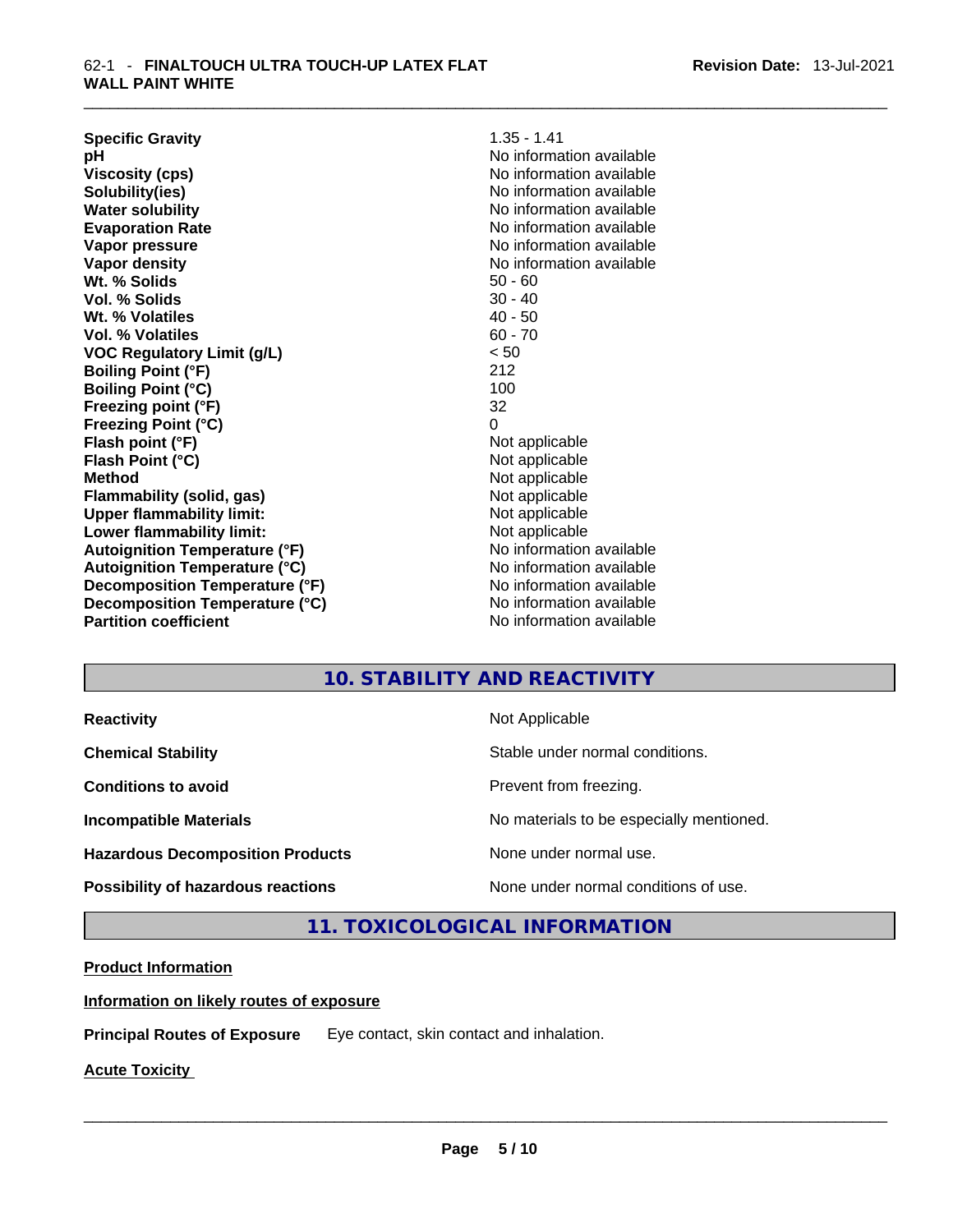| <b>Product Information</b>                                                                 | No information available                                                                                        |  |  |
|--------------------------------------------------------------------------------------------|-----------------------------------------------------------------------------------------------------------------|--|--|
|                                                                                            | Symptoms related to the physical, chemical and toxicological characteristics                                    |  |  |
| <b>Symptoms</b>                                                                            | No information available                                                                                        |  |  |
| Delayed and immediate effects as well as chronic effects from short and long-term exposure |                                                                                                                 |  |  |
| Eye contact                                                                                | May cause slight irritation.                                                                                    |  |  |
| <b>Skin contact</b>                                                                        | Substance may cause slight skin irritation. Prolonged or repeated contact may dry<br>skin and cause irritation. |  |  |
| <b>Inhalation</b>                                                                          | May cause irritation of respiratory tract.                                                                      |  |  |
| Ingestion                                                                                  | Ingestion may cause gastrointestinal irritation, nausea, vomiting and diarrhea.                                 |  |  |
| <b>Sensitization</b>                                                                       | No information available                                                                                        |  |  |
| <b>Neurological Effects</b>                                                                | No information available.                                                                                       |  |  |
| <b>Mutagenic Effects</b>                                                                   | No information available.                                                                                       |  |  |
| <b>Reproductive Effects</b>                                                                | No information available.                                                                                       |  |  |
| <b>Developmental Effects</b>                                                               | No information available.                                                                                       |  |  |
| <b>Target organ effects</b>                                                                | No information available.                                                                                       |  |  |
| <b>STOT - single exposure</b>                                                              | No information available.                                                                                       |  |  |
| <b>STOT - repeated exposure</b>                                                            | Causes damage to organs through prolonged or repeated exposure if inhaled.                                      |  |  |
| Other adverse effects                                                                      | No information available.                                                                                       |  |  |
| <b>Aspiration Hazard</b>                                                                   | No information available                                                                                        |  |  |

#### **Numerical measures of toxicity**

**The following values are calculated based on chapter 3.1 of the GHS document**

| <b>ATEmix (oral)</b>   | 16966 mg/kg   |
|------------------------|---------------|
| <b>ATEmix (dermal)</b> | 1054653 mg/kg |

#### **Component Information**

| Chemical name                  | Oral LD50           | Dermal LD50 | Inhalation LC50 |
|--------------------------------|---------------------|-------------|-----------------|
| Kaolin, calcined<br>92704-41-1 | > 2000 mg/kg (Rat)  |             |                 |
| Titanium dioxide<br>13463-67-7 | > 10000 mg/kg (Rat) |             |                 |

#### **Chronic Toxicity**

#### **Carcinogenicity**

*The information below indicates whether each agency has listed any ingredient as a carcinogen:.* 

| <b>Chemical name</b> | <b>IARC</b>          | <b>NTP</b>  | <b>OSHA</b> |
|----------------------|----------------------|-------------|-------------|
|                      | 2B - Possible Human  |             | Listed      |
| Titanium dioxide     | Carcinogen           |             |             |
|                      | 1 - Human Carcinogen | Known Human | Listed      |
| Silica, crystalline  |                      | Carcinogen  |             |

• Crystalline Silica has been determined to be carcinogenic to humans by IARC (1) when in respirable form. Risk of cancer depends on duration and level of inhalation exposure to spray mist or dust from sanding the dried paint.• Although IARC has classified titanium dioxide as possibly carcinogenic to humans (2B), their summary concludes:

"No significant exposure to titanium dioxide is thought to occur during the use of products in which titanium dioxide is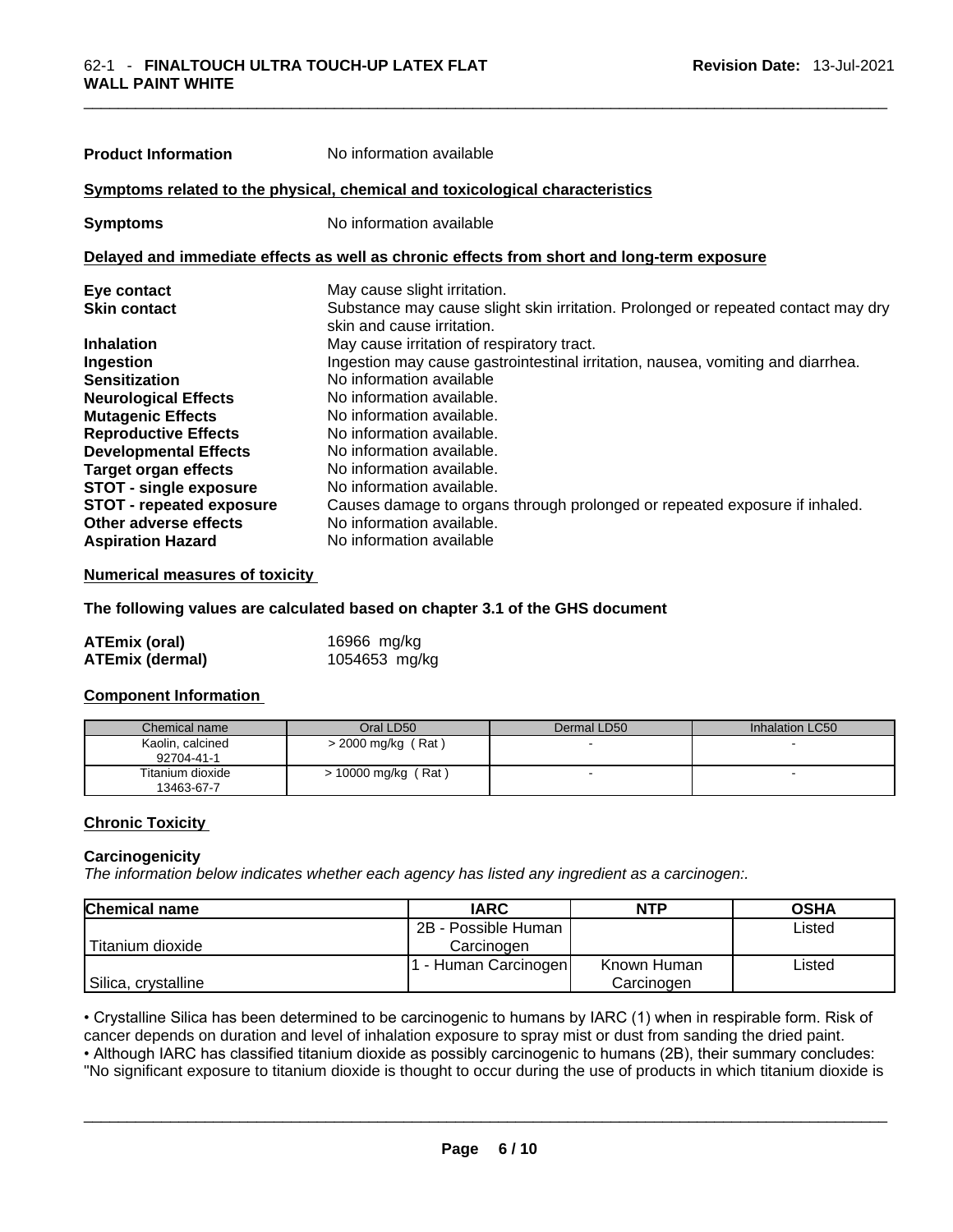bound to other materials, such as paint."

#### **Legend**

IARC - International Agency for Research on Cancer NTP - National Toxicity Program OSHA - Occupational Safety & Health Administration

**12. ECOLOGICAL INFORMATION** 

#### **Ecotoxicity Effects**

The environmental impact of this product has not been fully investigated.

#### **Product Information**

#### **Acute Toxicity to Fish**

No information available

#### **Acute Toxicity to Aquatic Invertebrates**

No information available

#### **Acute Toxicity to Aquatic Plants**

No information available

#### **Persistence / Degradability**

No information available.

#### **Bioaccumulation**

No information available.

#### **Mobility in Environmental Media**

No information available.

#### **Ozone**

No information available

#### **Component Information**

#### **Acute Toxicity to Fish**

Titanium dioxide  $LC50:$  > 1000 mg/L (Fathead Minnow - 96 hr.)

#### **Acute Toxicity to Aquatic Invertebrates**

No information available

#### **Acute Toxicity to Aquatic Plants**

No information available

### **13. DISPOSAL CONSIDERATIONS**

**Waste Disposal Method** Dispose of in accordance with federal, state, and local regulations. Local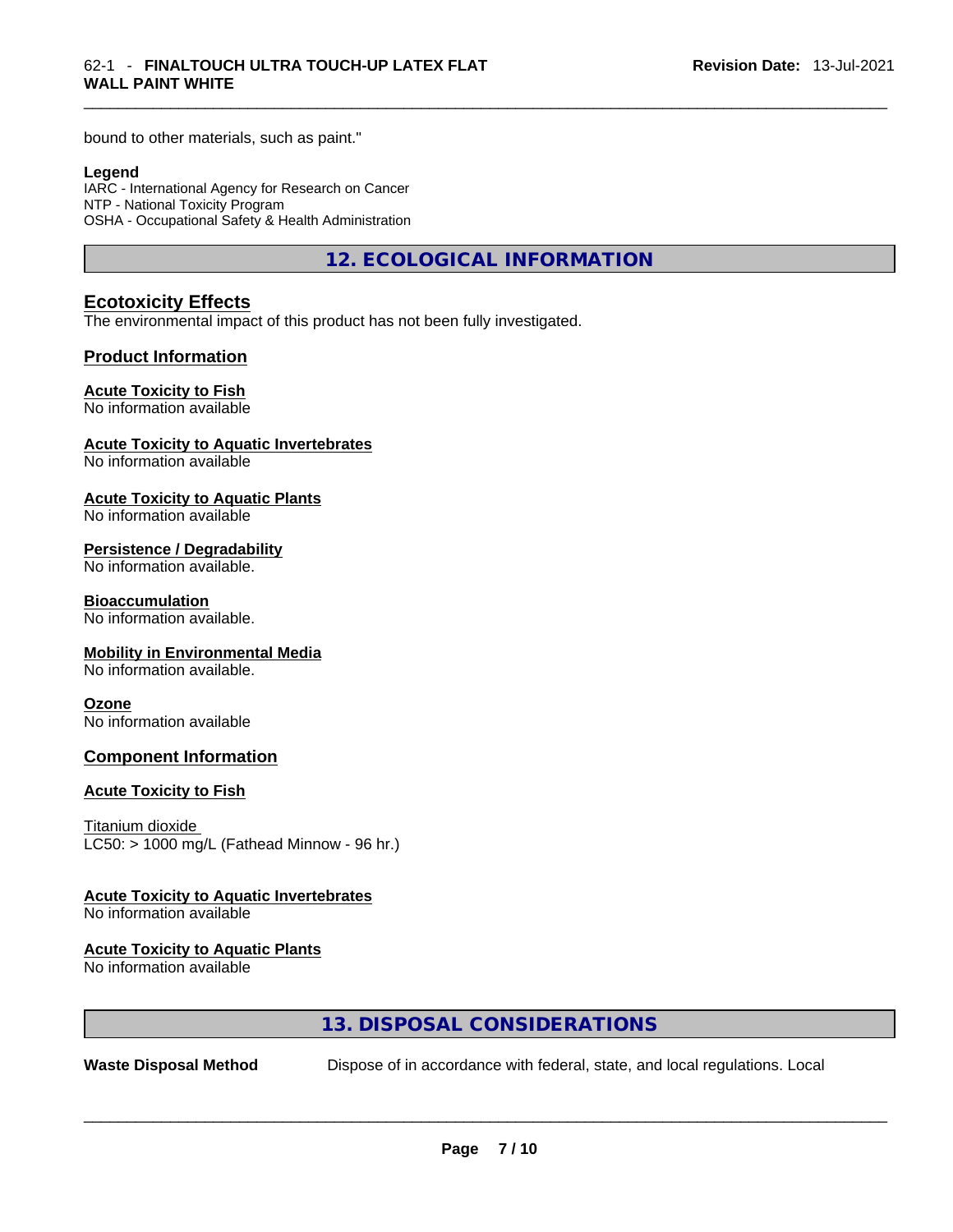requirements may vary, consult your sanitation department or state-designated environmental protection agency for more disposal options.

|                                                  | 14. TRANSPORT INFORMATION                                                                |
|--------------------------------------------------|------------------------------------------------------------------------------------------|
| <b>DOT</b>                                       | Not regulated                                                                            |
| <b>ICAO / IATA</b>                               | Not regulated                                                                            |
| <b>IMDG / IMO</b>                                | Not regulated                                                                            |
|                                                  | <b>15. REGULATORY INFORMATION</b>                                                        |
| <b>International Inventories</b>                 |                                                                                          |
| <b>TSCA: United States</b><br><b>DSL: Canada</b> | Yes - All components are listed or exempt.<br>Yes - All components are listed or exempt. |

# **Federal Regulations**

#### **SARA 311/312 hazardous categorization**

| Acute health hazard               | Nο  |
|-----------------------------------|-----|
| Chronic Health Hazard             | Yes |
| Fire hazard                       | Nο  |
| Sudden release of pressure hazard | No  |
| Reactive Hazard                   | No  |

#### **SARA 313**

Section 313 of Title III of the Superfund Amendments and Reauthorization Act of 1986 (SARA). This product contains a chemical or chemicals which are subject to the reporting requirements of the Act and Title 40 of the Code of Federal Regulations, Part 372:

*None*

**Clean Air Act,Section 112 Hazardous Air Pollutants (HAPs) (see 40 CFR 61)** This product contains the following HAPs:

*None*

# **US State Regulations**

#### **California Proposition 65**

 **WARNING:** Cancer and Reproductive Harm– www.P65warnings.ca.gov

#### **State Right-to-Know**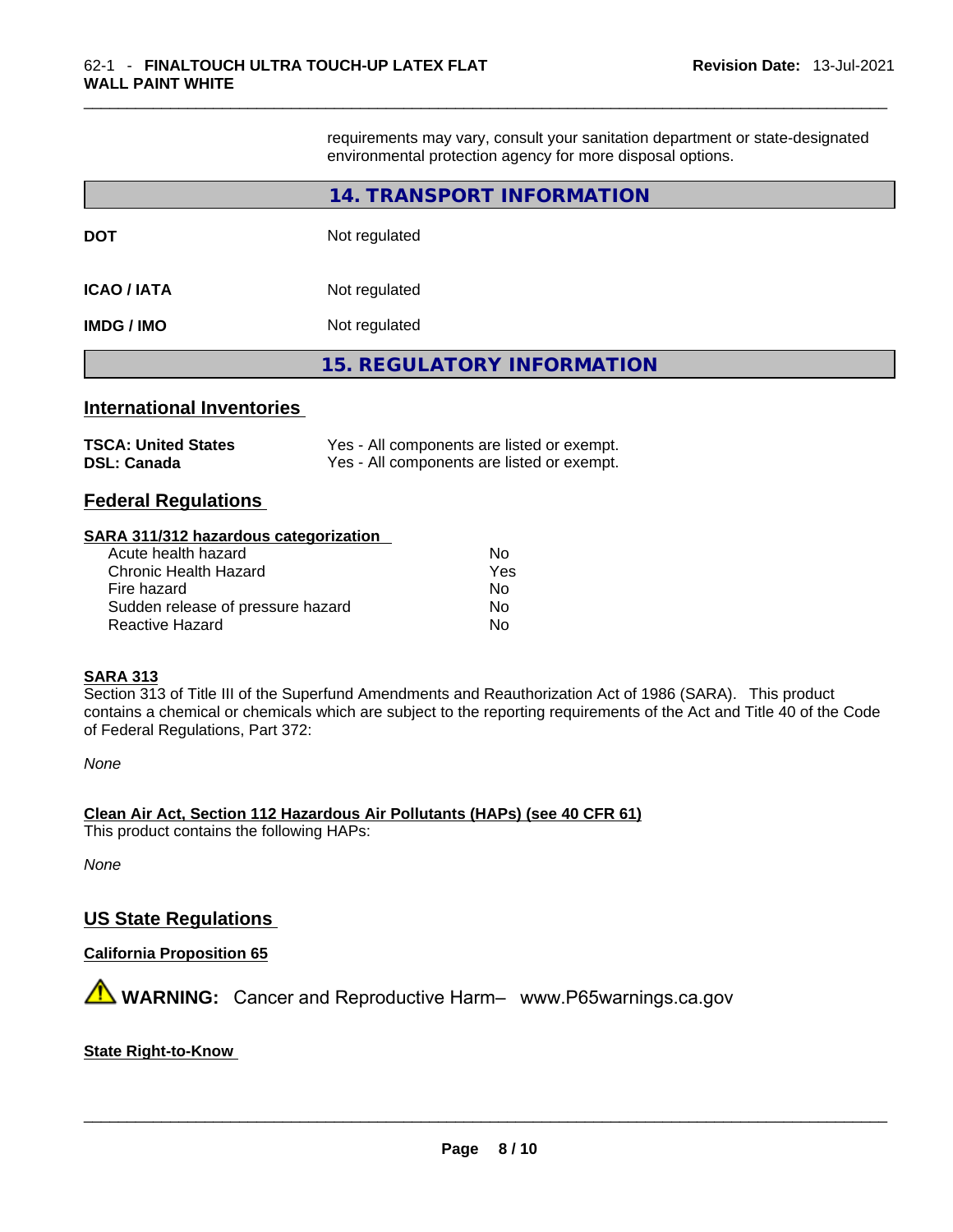#### \_\_\_\_\_\_\_\_\_\_\_\_\_\_\_\_\_\_\_\_\_\_\_\_\_\_\_\_\_\_\_\_\_\_\_\_\_\_\_\_\_\_\_\_\_\_\_\_\_\_\_\_\_\_\_\_\_\_\_\_\_\_\_\_\_\_\_\_\_\_\_\_\_\_\_\_\_\_\_\_\_\_\_\_\_\_\_\_\_\_\_\_\_ 62-1 - **FINALTOUCH ULTRA TOUCH-UP LATEX FLAT WALL PAINT WHITE**

| <b>Chemical name</b> | <b>Massachusetts</b> | <b>New Jersey</b> | <b>Pennsylvania</b> |
|----------------------|----------------------|-------------------|---------------------|
| ∟imestone            |                      |                   |                     |
| Titanium dioxide     |                      |                   |                     |
| Silica, crvstalline  |                      |                   |                     |

#### **Legend**

X - Listed

# **16. OTHER INFORMATION**

| HMIS - | <b>Health:</b> $1^*$ | <b>Flammability: 0</b> | <b>Reactivity: 0 PPE: -</b> |  |
|--------|----------------------|------------------------|-----------------------------|--|
|        |                      |                        |                             |  |

#### **HMIS Legend**

- 0 Minimal Hazard
- 1 Slight Hazard
- 2 Moderate Hazard
- 3 Serious Hazard
- 4 Severe Hazard
- Chronic Hazard

X - Consult your supervisor or S.O.P. for "Special" handling instructions.

Note: The PPE rating has intentionally been left blank. Choose appropriate PPE that will protect employees from the hazards the material will *present under the actual normal conditions of use.* 

*Caution: HMISÒ ratings are based on a 0-4 rating scale, with 0 representing minimal hazards or risks, and 4 representing significant hazards or risks. Although HMISÒ ratings are not required on MSDSs under 29 CFR 1910.1200, the preparer, has chosen to provide them. HMISÒ ratings are to be used only in conjunction with a fully implemented HMISÒ program by workers who have received appropriate HMISÒ training. HMISÒ is a registered trade and service mark of the NPCA. HMISÒ materials may be purchased exclusively from J. J. Keller (800) 327-6868.* 

 **WARNING!** If you scrape, sand, or remove old paint, you may release lead dust. LEAD IS TOXIC. EXPOSURE TO LEAD DUST CAN CAUSE SERIOUS ILLNESS, SUCH AS BRAIN DAMAGE, ESPECIALLY IN CHILDREN. PREGNANT WOMEN SHOULD ALSO AVOID EXPOSURE.Wear a NIOSH approved respirator to control lead exposure. Clean up carefully with a HEPA vacuum and a wet mop. Before you start, find out how to protect yourself and your family by contacting the National Lead Information Hotline at 1-800-424-LEAD or log on to www.epa.gov/lead.

| <b>Prepared By</b>                               | <b>Product Stewardship Department</b><br>Benjamin Moore & Co.<br>101 Paragon Drive<br>Montvale, NJ 07645<br>800-225-5554 |  |
|--------------------------------------------------|--------------------------------------------------------------------------------------------------------------------------|--|
| <b>Revision Date:</b><br><b>Revision Summary</b> | 13-Jul-2021<br>Not available                                                                                             |  |

#### Disclaimer

The information contained herein is presented in good faith and believed to be accurate as of the effective date shown above. This information is furnished without warranty of any kind. Employers should use this information only as a **supplement to other information gathered by them and must make independent determination of suitability and** completeness of information from all sources to assure proper use of these materials and the safety and health of employees. Any use of this data and information must be determined by the user to be in accordance with applicable **federal, provincial, and local laws and regulations.**